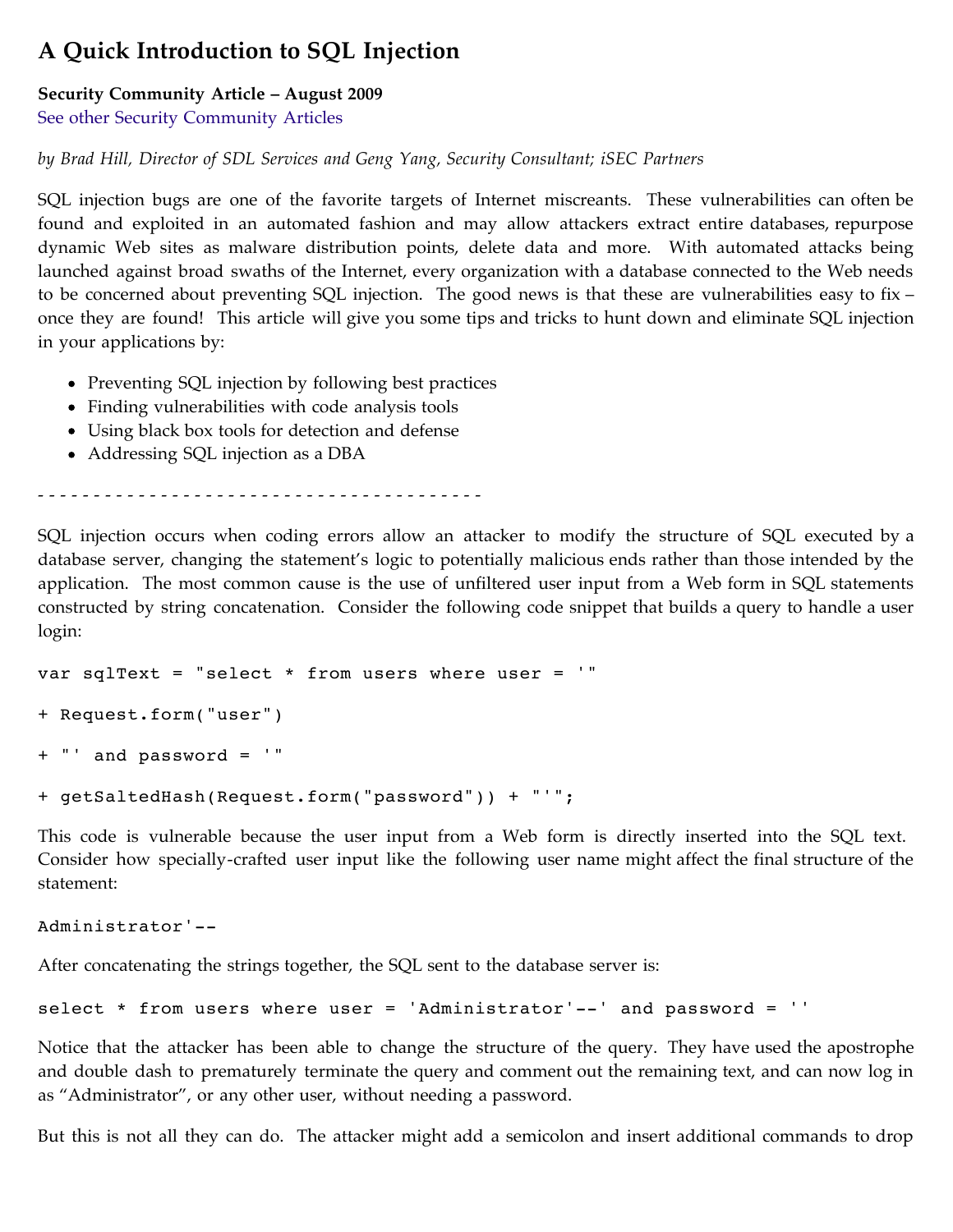tables, create new user accounts or use sub-selects to extract additional data. In fact, by using the computational capabilities of SQL it is often possible for the attacker to extract the entire structure and contents of a database, even if they can't see the results of a query displayed on the page. This technique is known as Blind SQL Injection, and a variety of tools exist to automate this process. Clearly, SQL injections are serious vulnerabilities. What can be done to identify, repair and ideally, prevent them?

- - - - - - - - - - - - - - - - - - - - - - - - - - - - - - - - - - - - - - - -

## **Preventing and Fixing SQL Injection Bugs**

Avoiding SQL injection flaws is easy when a few best practices are followed.

#### **1 - Use parameterized queries**

Parameterized queries use placeholders for variable parameters, and bind the parameter to a specific data type before issuing the SQL statement. This method is effective because it ensures data is treated strictly as data, no matter what kind of statements are inside the data. Our sample login query above, built as a parameterized query would look like:

```
var sqlText = "select * from users where user = ? and password = ?"
Set param1 = objCommand.CreateParameter("user", adWChar, adParamInput, 50)
param1.value = Request.form("user")
objCommand.Parameters.Append param1
```
' and again for the password parameter...

#### **2 - Use stored procedures with static SQL**

A stored procedure is a subroutine available to applications accessing the SQL database. SQL injection cannot occur if only static SQL statements are used in stored procedures. If all data access logic is built into stored procedures, applications can be granted execute-only access to those procedures and disallowed from any other direct database access, severely limiting the potential for SQL injection.

Using stored procedures can eliminate application mistakes, but they must also be built securely. The following dynamic construction inside a stored procedure is vulnerable to SQL injection:

```
set @sql = 'select * from users where UserName = ''' + @username + ''''
```

```
exec sp_executesql @sql
```
Using a static, parameterized query removes the vulnerability:

```
ALTER PROCEDURE dbo.GetUserByUserName
( 
@username varchar(20) 
\lambdaAS 
SELECT * FROM User WHERE (UserName = @username) 
RETURN
```
**3 - Avoid dynamic SQL whenever possible**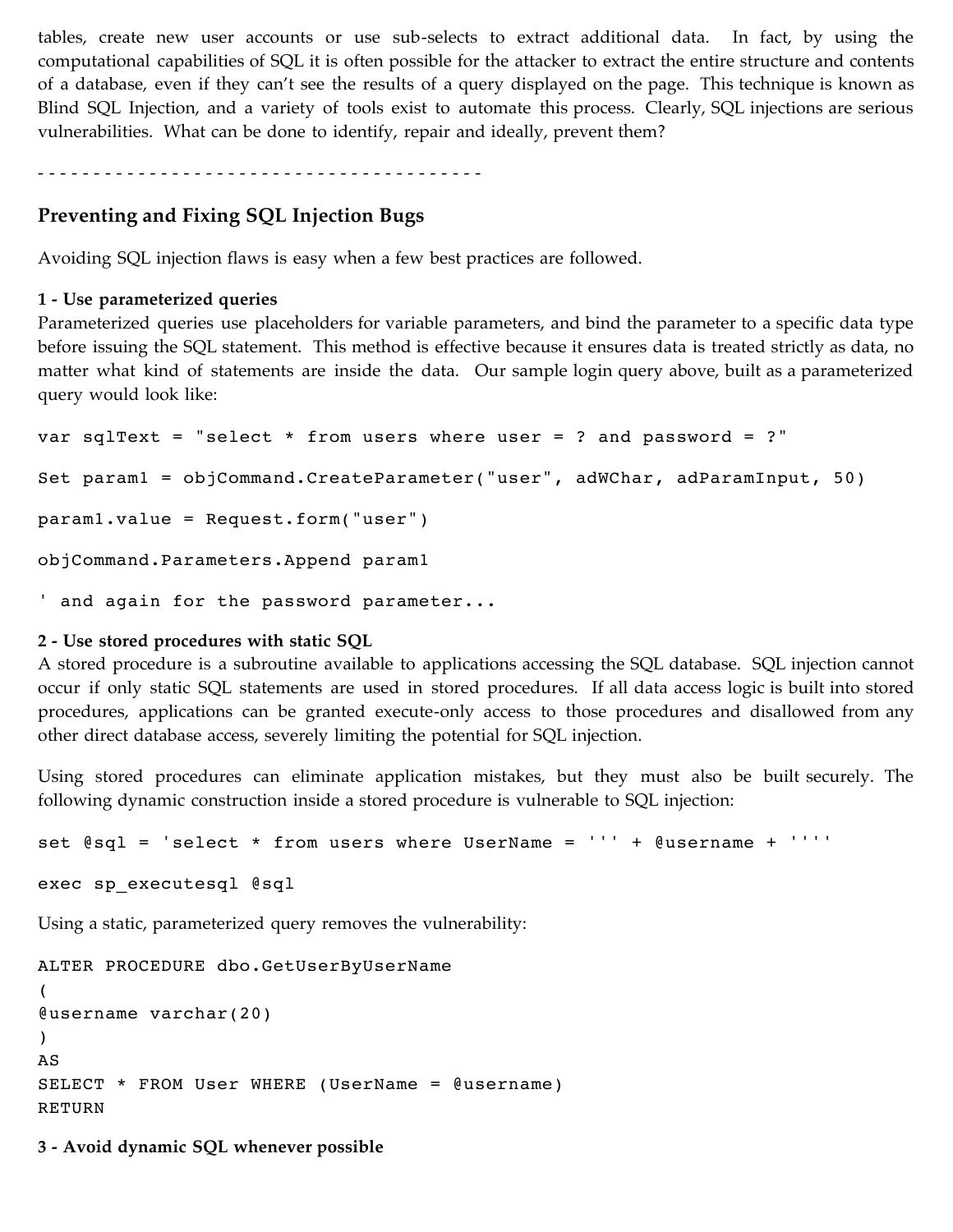Parameterized queries are a best practice that should be preferred in all cases to building dynamic SQL, for both stored procedures and applications. Even "trusted" data (e.g. from a database instead of a Web form) may have been contaminated by malicious input at some time in the past. A SQL injection attack that enters from one part of a system and is triggered in another is known as a Second Order SQL Injection, and these are common in systems that rely on input filtering alone. Even if universally applied, input filtering that attempts to remove dangerous strings or escape single quotes can often be bypassed by a variety of techniques. Parameterized queries are the easiest and most sure way to use SQL securely.

In the few scenarios where parameterized statements cannot be used (for example, where column names are variable) input data must be carefully validated, preferably against a list of known good values. If arbitrary strings must be allowed, filter them to a very limited set of characters, such as alpha-numeric characters in the ASCII code page only, with no white space or punctuation.

### **4 - Use LINQ**

The new Language Integrated Query (LINQ) technology available in Visual Studio "Orcas" and the .NET Framework 3.5 enables database constructs to be treated as native objects in .NET programming languages. LINQ to SQL abstracts an application's interactions with the database into an object model that avoids all possibility of SQL injection by automatically building parameterized queries.

### **5 - Data validation**

Though these best practices should prevent SQL injection, all input should still be sanitized according to business logic rules to further reduce the possibilities for malicious content that could lead to second order SQL injection, stored cross-site scripting (XSS) or other vulnerabilities. Remember, too, that other query languages like LDAP or XPath can have vulnerabilities similar to SQL injection, which rigorous data validation will help prevent.

For existing applications that haven't followed these best practices everywhere, the problem remains of locating and repairing vulnerable code. Finding all the possible SQL injections in a large system can be difficult, but there are a variety of tools to assist in this process.

- - - - - - - - - - - - - - - - - - - - - - - - - - - - - - - - - - - - - - - -

## **Source Code Analysis Tools**

For all but the smallest applications, using manual review to find code that is vulnerable to SQL injection is very time consuming. That's why Microsoft has released two free tools to help automate the process of identifying potential SQL injections. The first is the [Microsoft Source Code Analyzer for SQL Injection](http://support.microsoft.com/?kbid=954476), a command line tool to find vulnerabilities in Active Server Pages (ASP) code. This standalone, command-line tool can quickly scan ASP code written in VBScript and produces a list of warnings. For applications written in C# or Visual Basic .NET, the new [Microsoft Code Analysis Tool for .NET](http://www.microsoft.com/downloads/details.aspx?displaylang=en&FamilyID=0178e2ef-9da8-445e-9348-c93f24cc9f9d#tm) (CAT.NET) is the tool of choice. CAT.NET performs advanced static analysis on the binary assemblies used by an application to find a variety of potential vulnerabilities, including, but not limited to, SQL injection. CAT.NET can be used as a standalone tool or as a snap-in for the Visual Studio IDE to display a list of links directly to source code where the flaw exists.

These tools (and other commercially available static analysis products) will greatly reduce the effort required to locate and fix SQL injections, but remember that no tool can be 100% accurate. For critical applications, rigid adherence to the development best practices outlined above is always the best defense.

- - - - - - - - - - - - - - - - - - - - - - - - - - - - - - - - - - - - - - - -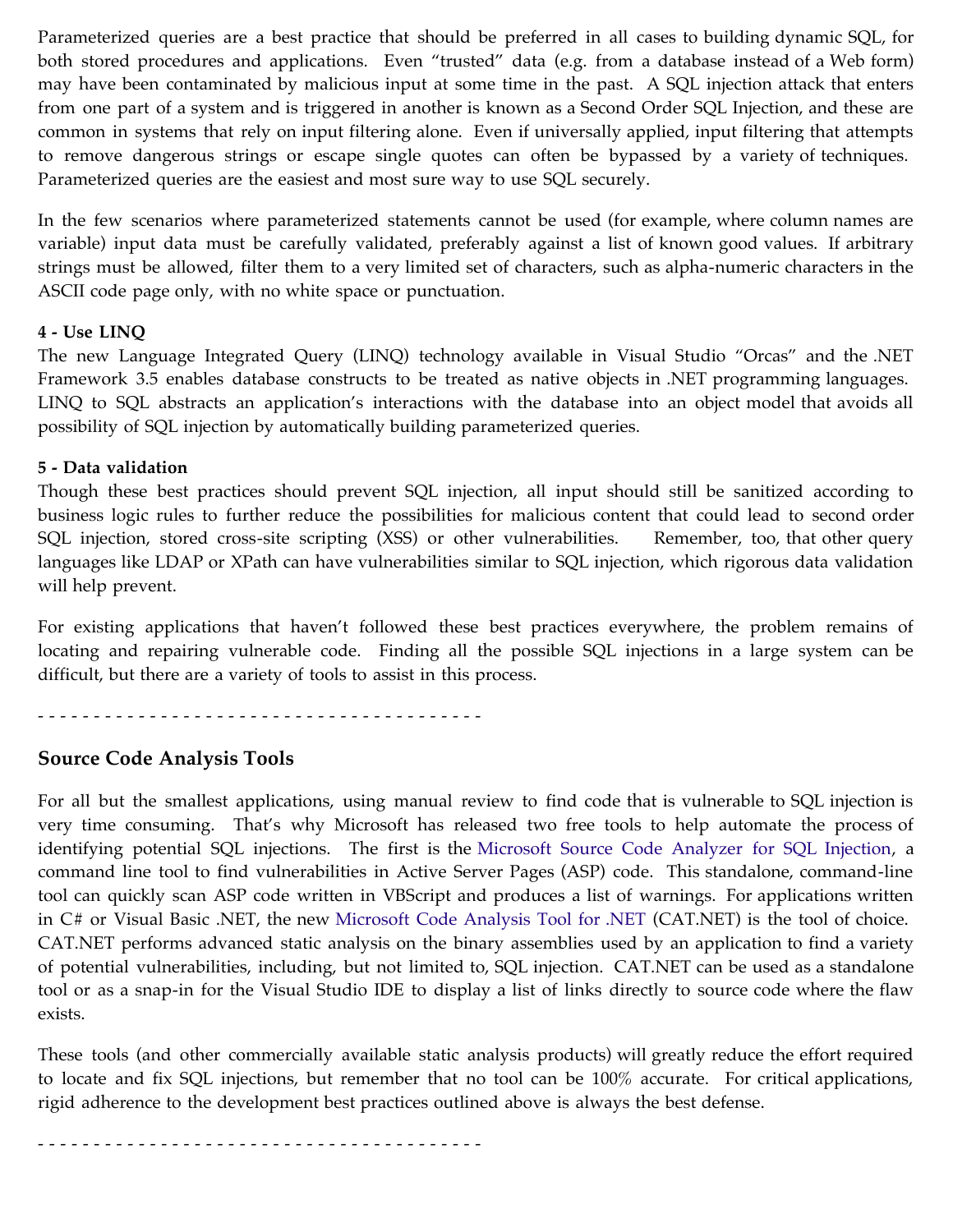# **Black Box Detection and Defense**

Sometimes it is necessary to test an application for which the source code is not readily available. A black box scanning tool can be of assistance here. While these tools are not able to find as many vulnerabilities as a source code scanner can, they have the advantage of being easily deployed by operational personnel and producing few false positives.

[Scrawlr](https://h30406.www3.hp.com/campaigns/2008/wwcampaign/1-57C4K/index.php) is one such tool. Developed by the HP Web Security Research Group in coordination with the MSRC specifically to respond to a series of widespread SQL injection attacks in 2008, Scrawlr is fast and free but does have some serious limitations. For example, it does not support sites that require authentication and does not test POST parameters, a major SQL injection attack surface. It can prove that code is badly broken, but cannot really demonstrate that code is safe or follows best practices. A variety of commercial Web application scanning products (including those made by HP) or on-demand, software-as-a-service offerings can provide much better coverage, but all black box scanners have their limitations. Source code informed analysis should be preferred or used in combination with these tools for the best results.

Assuming SQL injections have been found with one of these tools, what is the next step? Fixing the root cause of the vulnerability in the source code is the ultimate solution, but sometimes that cannot be done quickly. Black box filters, appliances and server plug-ins can provide a quick, temporary backstop until proper repairs can be made. For applications deployed on IIS, Microsoft provides the free [URLScan](http://www.iis.net/downloads/default.aspx?tabid=34&g=6&i=1697) tool which can be configured to eliminate many potential SQL injection payloads from HTTP headers and GET requests. Unfortunately, attacks carried in the POST body cannot be filtered by this tool. A Web Application Firewall (WAF) will offer a fuller feature set and the ability to filter all input to a vulnerable application. WAFs are available with a wide variety of features and deployment choices from both open source and commercial vendors. Filtering tools can be very useful, but always remember that they are stopgap measures, not substitutes for secure engineering practices and correct code.

- - - - - - - - - - - - - - - - - - - - - - - - - - - - - - - - - - - - - - - -

## **SQL Injections from the DBA's Perspective**

It is common for database administrators to be responsible for SQL Server security. Is it possible to find SQL injections at the database tier? DBAs can and should review all stored procedures that call EXECUTE, EXEC, sp executesql or any of the xp extended functions to make sure they are preventing SQL injection. Weaknesses in the application tier cannot be directly identified at the database layer, but it is possible to get indirect evidence about whether developers are following best practices. Most applications connect to a database with a unique user account. Using the auditing functions of SQL Profiler for SQL Server, it is possible to record the SQL text of all the queries run by that user account. Counting the number of distinct query texts can give an idea of how that application uses SQL. A typical application using parameterized queries will have from a few dozen to perhaps a few hundred distinct SQL texts. Were the same application building dynamic statements from user data, there might instead be a unique SQL text for every query. While this technique cannot determine if an application follows best practices in all cases, any time an application is observed executing thousands or tens of thousands of unique queries, it is a good bet that that team could use some education about SQL injection.

A good way to prevent SQL injection at the database layer is to simply deny applications the ability to execute SQL and access the database directly. If all necessary application logic can be packaged into properly-audited stored procedures, the application domain group can be granted execute-only permission on those stored procedures, and no other database permissions. This strategy requires additional planning but can provide a